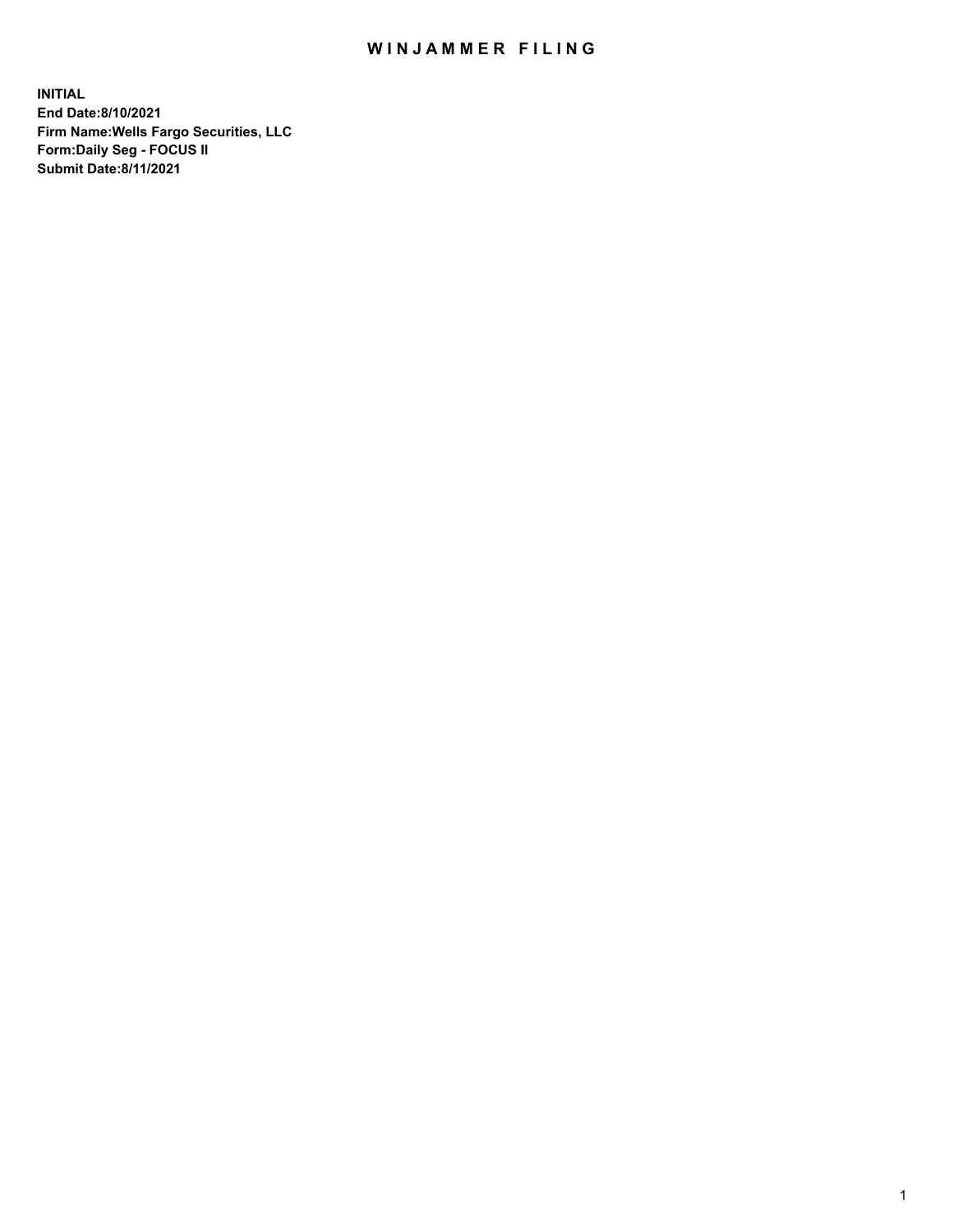**INITIAL End Date:8/10/2021 Firm Name:Wells Fargo Securities, LLC Form:Daily Seg - FOCUS II Submit Date:8/11/2021 Daily Segregation - Cover Page**

| Name of Company                                                                                                                                                                                                                                                                                                                | <b>Wells Fargo Securities LLC</b>                                          |
|--------------------------------------------------------------------------------------------------------------------------------------------------------------------------------------------------------------------------------------------------------------------------------------------------------------------------------|----------------------------------------------------------------------------|
| <b>Contact Name</b>                                                                                                                                                                                                                                                                                                            | <b>James Gnall</b>                                                         |
| <b>Contact Phone Number</b>                                                                                                                                                                                                                                                                                                    | 917-699-6822                                                               |
| <b>Contact Email Address</b>                                                                                                                                                                                                                                                                                                   | james.w.gnall@wellsfargo.com                                               |
| FCM's Customer Segregated Funds Residual Interest Target (choose one):<br>a. Minimum dollar amount: ; or<br>b. Minimum percentage of customer segregated funds required:% ; or<br>c. Dollar amount range between: and; or<br>d. Percentage range of customer segregated funds required between:% and%.                         | 270,000,000<br>$\underline{\mathbf{0}}$<br>00<br>00                        |
| FCM's Customer Secured Amount Funds Residual Interest Target (choose one):<br>a. Minimum dollar amount: ; or<br>b. Minimum percentage of customer secured funds required:%; or<br>c. Dollar amount range between: and; or<br>d. Percentage range of customer secured funds required between: % and %.                          | 40,000,000<br>$\underline{\mathbf{0}}$<br>0 <sub>0</sub><br>0 <sub>0</sub> |
| FCM's Cleared Swaps Customer Collateral Residual Interest Target (choose one):<br>a. Minimum dollar amount: ; or<br>b. Minimum percentage of cleared swaps customer collateral required:% ; or<br>c. Dollar amount range between: and; or<br>d. Percentage range of cleared swaps customer collateral required between:% and%. | 375,000,000<br><u>0</u><br>00<br><u>00</u>                                 |

Attach supporting documents CH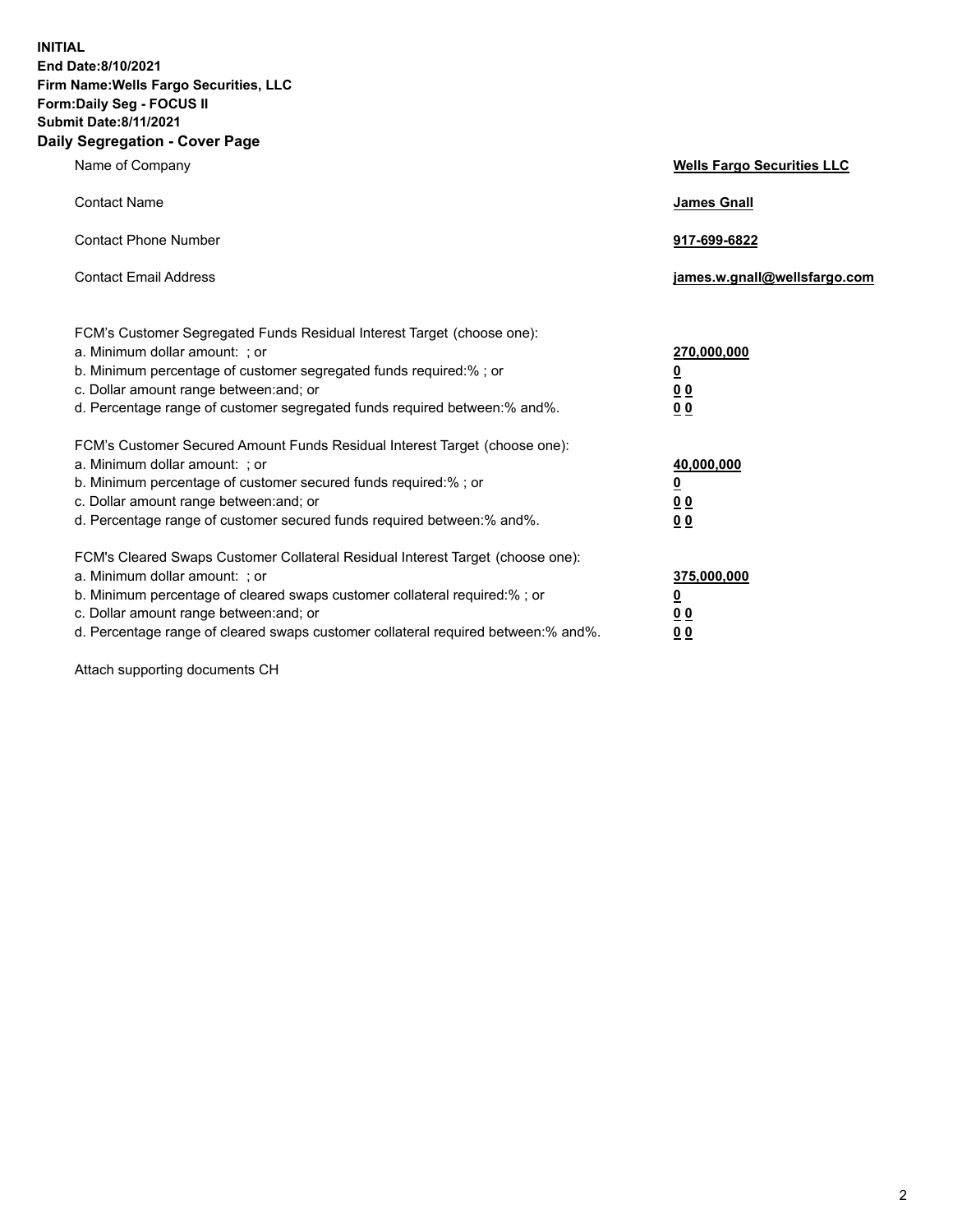**INITIAL End Date:8/10/2021 Firm Name:Wells Fargo Securities, LLC Form:Daily Seg - FOCUS II Submit Date:8/11/2021 Daily Segregation - Secured Amounts**

Foreign Futures and Foreign Options Secured Amounts Amount required to be set aside pursuant to law, rule or regulation of a foreign government or a rule of a self-regulatory organization authorized thereunder 1. Net ledger balance - Foreign Futures and Foreign Option Trading - All Customers A. Cash **178,696,332** [7315] B. Securities (at market) **209,498,110** [7317] 2. Net unrealized profit (loss) in open futures contracts traded on a foreign board of trade **57,573,232** [7325] 3. Exchange traded options a. Market value of open option contracts purchased on a foreign board of trade **28** [7335] b. Market value of open contracts granted (sold) on a foreign board of trade **-21,830** [7337] 4. Net equity (deficit) (add lines 1. 2. and 3.) **445,745,872** [7345] 5. Account liquidating to a deficit and account with a debit balances - gross amount **392,443** [7351] Less: amount offset by customer owned securities **-386,331** [7352] **6,112** [7354] 6. Amount required to be set aside as the secured amount - Net Liquidating Equity Method (add lines 4 and 5) 7. Greater of amount required to be set aside pursuant to foreign jurisdiction (above) or line 6. FUNDS DEPOSITED IN SEPARATE REGULATION 30.7 ACCOUNTS 1. Cash in banks A. Banks located in the United States **64,565,735** [7500] B. Other banks qualified under Regulation 30.7 **34,102,417** [7520] **98,668,152** 2. Securities A. In safekeeping with banks located in the United States **145,757,790** [7540] B. In safekeeping with other banks qualified under Regulation 30.7 **0** [7560] **145,757,790** [7570] 3. Equities with registered futures commission merchants A. Cash **65,238,490** [7580] B. Securities **83,756,176** [7590] C. Unrealized gain (loss) on open futures contracts **-33,215,377** [7600] D. Value of long option contracts **28** [7610] E. Value of short option contracts **-21,830** [7615] **115,757,487** [7620] 4. Amounts held by clearing organizations of foreign boards of trade A. Cash **0** [7640] B. Securities **0** [7650]

- 
- C. Amount due to (from) clearing organization daily variation **0** [7660]
- D. Value of long option contracts **0** [7670]
- E. Value of short option contracts **0** [7675] **0** [7680]
- 5. Amounts held by members of foreign boards of trade
	-
	-
	- C. Unrealized gain (loss) on open futures contracts **88,647,910** [7720]
	- D. Value of long option contracts **0** [7730]
	-
- 6. Amounts with other depositories designated by a foreign board of trade **0** [7760]
- 7. Segregated funds on hand **0** [7765]
- 8. Total funds in separate section 30.7 accounts **567,244,185** [7770]
- 9. Excess (deficiency) Set Aside for Secured Amount (subtract line 7 Secured Statement Page 1 from Line 8)
- 10. Management Target Amount for Excess funds in separate section 30.7 accounts **40,000,000** [7780]
- 11. Excess (deficiency) funds in separate 30.7 accounts over (under) Management Target **81,492,201** [7785]

**0** [7305]

**445,751,984** [7355]

## **445,751,984** [7360]

[7530]

 A. Cash **-81,702,019** [7700] B. Securities **200,114,865** [7710] E. Value of short option contracts **0** [7735] **207,060,756** [7740] **121,492,201** [7380]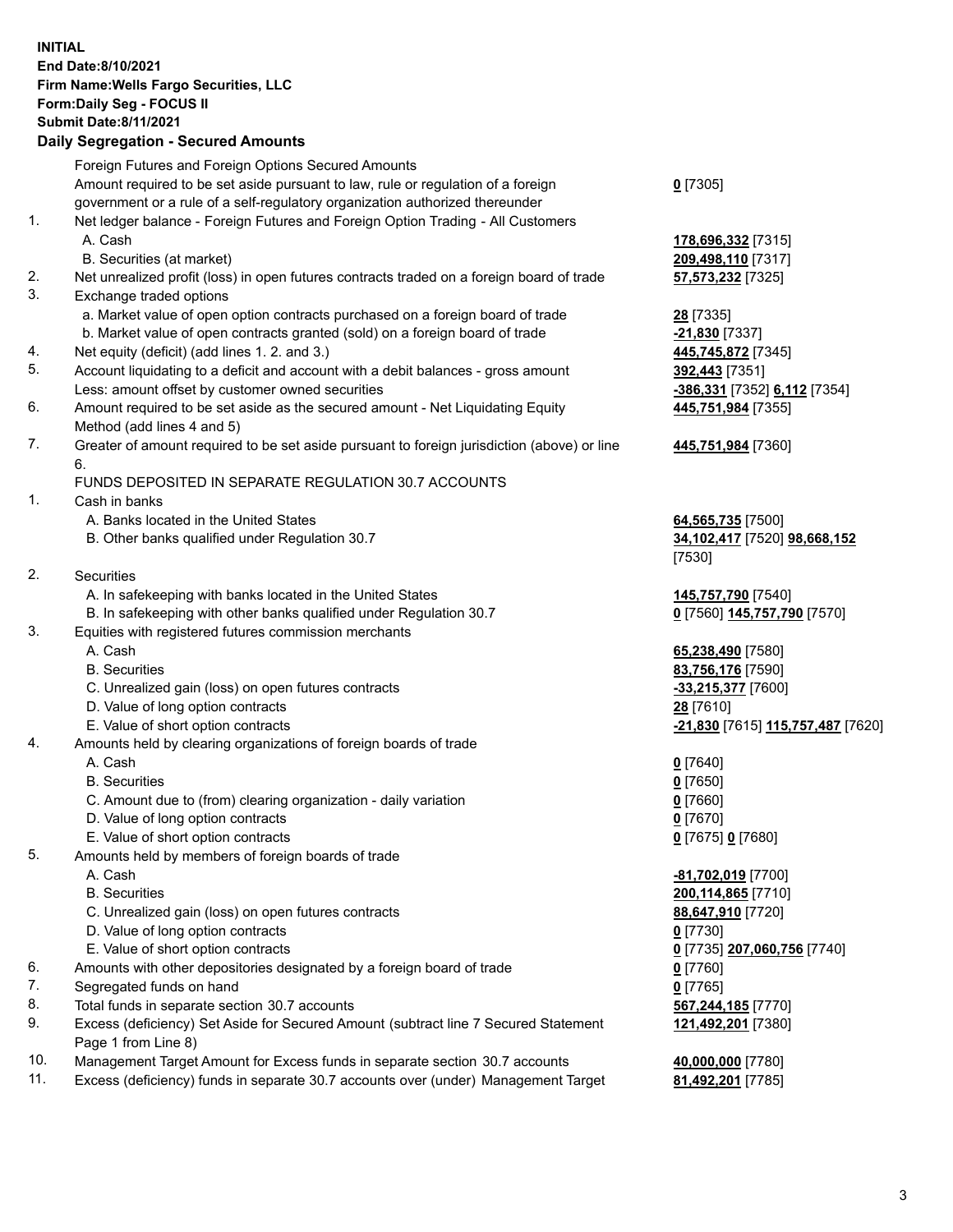**INITIAL End Date:8/10/2021 Firm Name:Wells Fargo Securities, LLC Form:Daily Seg - FOCUS II Submit Date:8/11/2021 Daily Segregation - Segregation Statement** SEGREGATION REQUIREMENTS(Section 4d(2) of the CEAct) 1. Net ledger balance A. Cash **3,816,454,561** [7010] B. Securities (at market) **1,917,630,369** [7020] 2. Net unrealized profit (loss) in open futures contracts traded on a contract market **-1,061,592,714** [7030] 3. Exchange traded options A. Add market value of open option contracts purchased on a contract market **1,575,543,949** [7032] B. Deduct market value of open option contracts granted (sold) on a contract market **-1,562,519,334** [7033] 4. Net equity (deficit) (add lines 1, 2 and 3) **4,685,516,831** [7040] 5. Accounts liquidating to a deficit and accounts with debit balances - gross amount **46,450,676** [7045] Less: amount offset by customer securities **-46,449,887** [7047] **789** [7050] 6. Amount required to be segregated (add lines 4 and 5) **4,685,517,620** [7060] FUNDS IN SEGREGATED ACCOUNTS 7. Deposited in segregated funds bank accounts A. Cash **191,625,937** [7070] B. Securities representing investments of customers' funds (at market) **0** [7080] C. Securities held for particular customers or option customers in lieu of cash (at market) **840,729,686** [7090] 8. Margins on deposit with derivatives clearing organizations of contract markets A. Cash **1,990,217,647** [7100] B. Securities representing investments of customers' funds (at market) **1,080,224,700** [7110] C. Securities held for particular customers or option customers in lieu of cash (at market) **1,076,900,683** [7120] 9. Net settlement from (to) derivatives clearing organizations of contract markets **-12,155,724** [7130] 10. Exchange traded options A. Value of open long option contracts **1,575,543,949** [7132] B. Value of open short option contracts **-1,562,519,334** [7133] 11. Net equities with other FCMs A. Net liquidating equity **0** [7140] B. Securities representing investments of customers' funds (at market) **0** [7160] C. Securities held for particular customers or option customers in lieu of cash (at market) **0** [7170] 12. Segregated funds on hand **0** [7150] 13. Total amount in segregation (add lines 7 through 12) **5,180,567,544** [7180] 14. Excess (deficiency) funds in segregation (subtract line 6 from line 13) **495,049,924** [7190] 15. Management Target Amount for Excess funds in segregation **270,000,000** [7194] 16. Excess (deficiency) funds in segregation over (under) Management Target Amount **225,049,924** [7198]

Excess